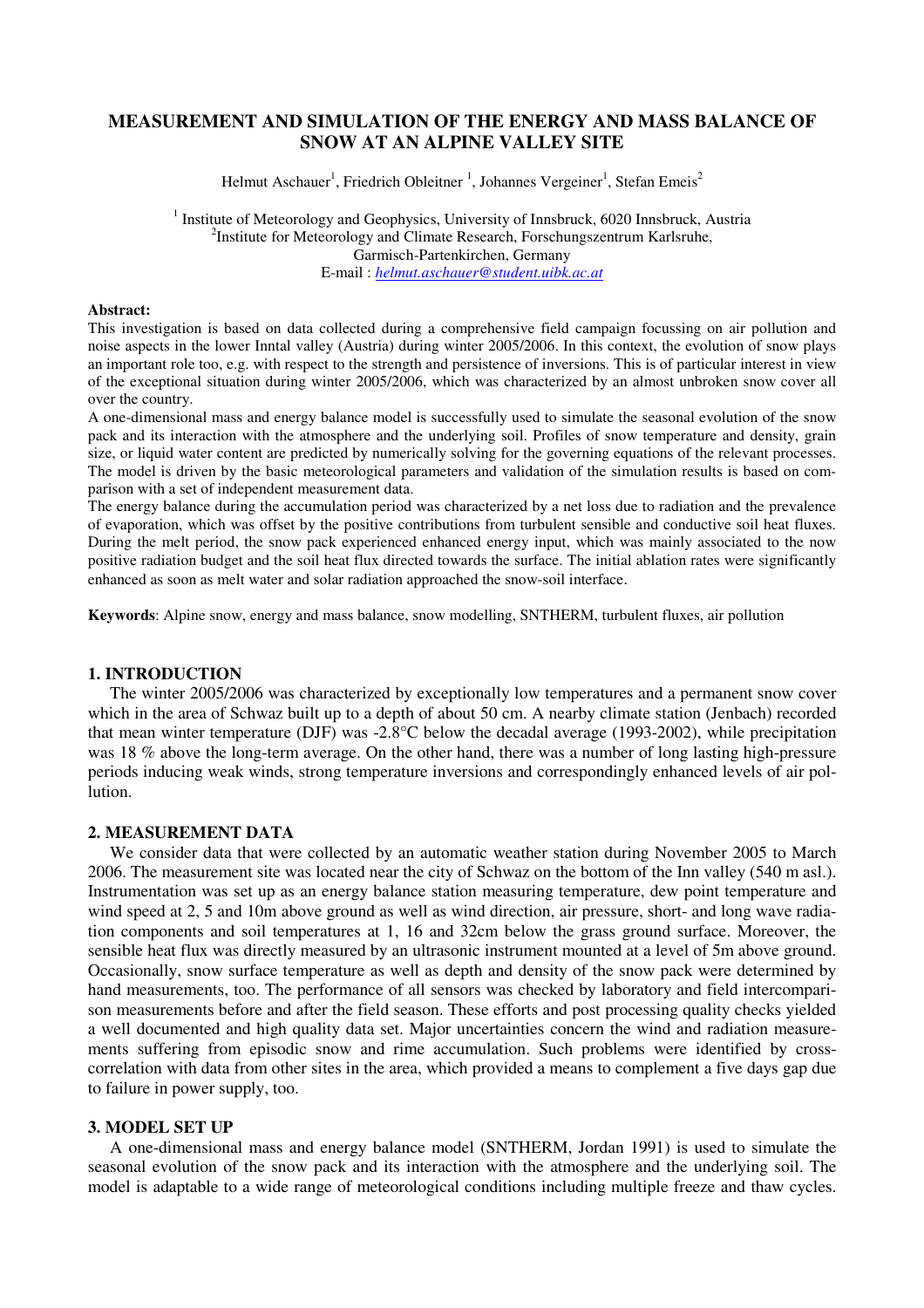Profiles of the basic snow physical parameters like temperature and density, grain size, or liquid water content are calculated by numerically solving for the governing equations of the processes determining heat, mass and momentum exchange.

The simulation is driven by half hourly values of the basic meteorological parameters including air temperature, relative humidity, wind speed, short wave incoming and reflected radiation as well as atmospheric long wave radiation and precipitation. Precipitation input is derived from measurements at a nearby climate station and local snow pit investigations. The model domain considers 10m of soil upon which the development of the seasonal snow cover is simulated. The input soil properties are derived from analysis of probes taken at 15cm below the surface. To further initialize the simulations, measured vertical profiles of snow (soil) temperature, density and grain size are prescribed. The specific set up also considers a temperature and wind dependent parameterization for fresh snow density (Jordan, 1991) and the turbulent heat fluxes are treated according to Andreas (1987) and Högstrom (1988), respectively. Validation and fine tuning of the simulation results is based on comparison with independent measurement data, as far as available.

## **4. VALIDATION OF RESULTS**

Records of snow height and density, surface temperature and ground temperatures at three depths below the surface as well as directly measured turbulent heat fluxes are considered in this context. The latter are derived from eddy correlation measurements at 5m above ground and will be discussed later. Fig. 1a demonstrates that the model is well able to simulate the observed evolution of snow depth throughout the winter. Snow pit measurements reveal an excellent agreement in terms of snow density and water equivalent (e.g. 03 Jan 2006: 0.078m measured vs. 0.067m simulated). This indirectly proves a correct treatment of the processes related to snow metamorphism (new snow density, compaction, melt). The snow cover disappeared on 15 March 2006, which is well reproduced by the model, too. Moreover, the temperatures at the snow surface and at the snow-ground interface are particularly interesting parameters, which are sensitive indicators of a proper treatment of the thermal processes within snow and ground. Fig. 1a and Fig.1b prove a reasonable skill with this respect, too.



**Figure 1:** Comparison of measured and simulated snow depth (a), snow surface temperature (b) and temperature at the snow-ground interface (c). In response to the inherent uncertainties (exact positioning) the simulated ground temperature is indicated by two curves (brown) corresponding to ±5cm below /above the nominal depth of the soil thermometer (red).

## **5. RESULTS ON THE MASS AND ENERGY BALANCE**

The development of the snow pack during the winter may be divided into an accumulation and ablation period (lasting from 04 Dec 2005-16 Feb 2006 and 17 Feb 2006-15 Mar 2006), respectively. In comparison to the accumulation period, the ablation period was characterized by significantly higher air temperatures, lower humidity and higher wind speeds (Tab.1). The model results indicate that these characteristics result in correspondingly enhanced sensible heat fluxes (providing energy to the surface), which are mostly balanced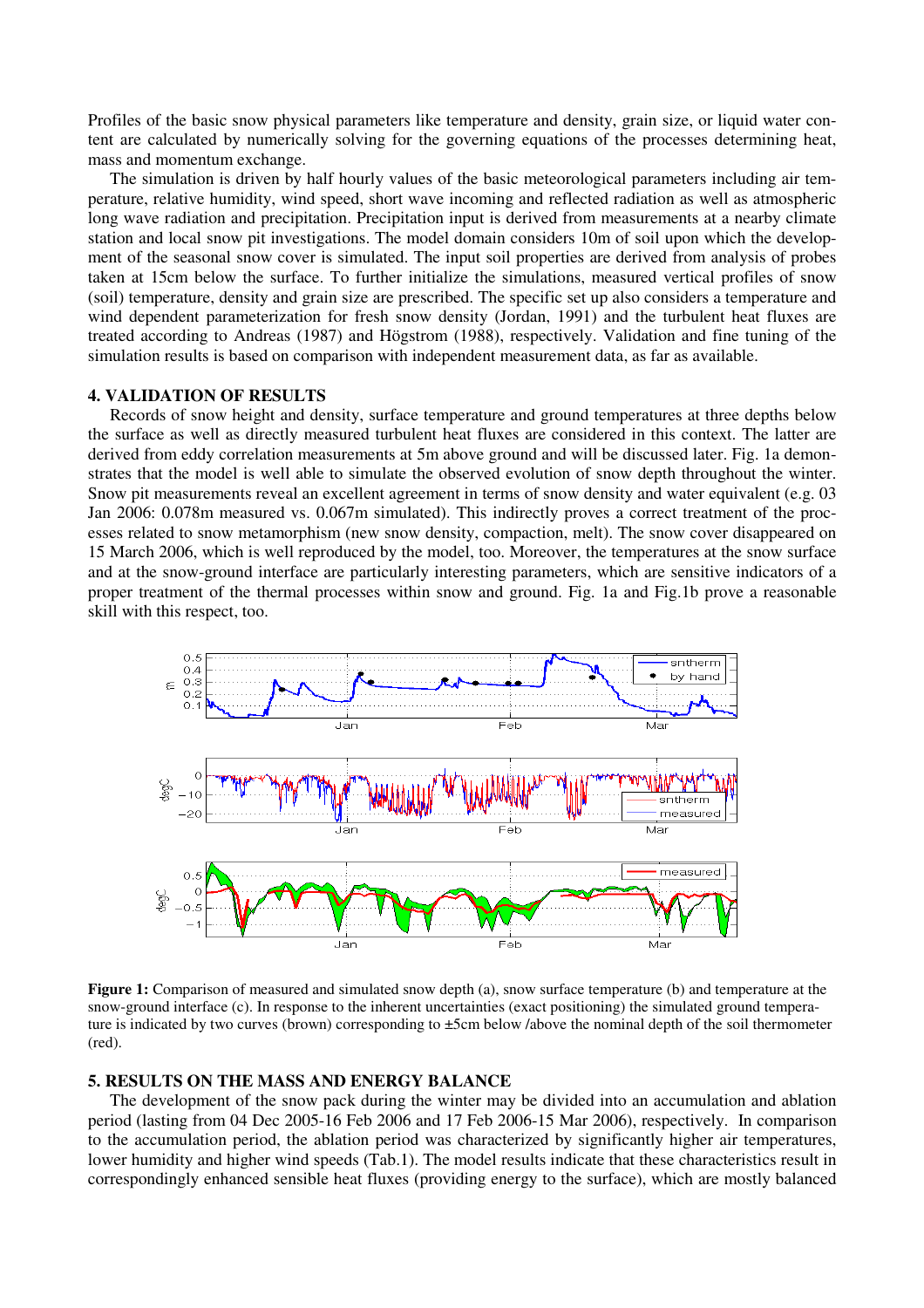by the also stronger heat losses due to evaporation (withdrawing energy from the surface) on the other hand. Thus there is no significant difference in the net turbulent fluxes (sensible plus latent) during the accumulation and ablation period. On average however, the snow pack experiences a net gain of energy to due to sensible and latent heat fluxes  $(+0.8Wm<sup>-2</sup>)$ , calculated by the model using input data measured at 2m above ground. However, there is a striking signal concerning net radiation, which is negative during the accumulation period (-6.9Wm<sup>-2</sup>) and positive during the ablation period (+11.0Wm<sup>-2</sup>). The latter constitutes an important source of energy that is available for melt of the snow pack during spring. Interestingly, the model results indicate a strong energy input at the lower boundary of the snow pack, too. This is due to heat conduction from the underlying soil, which is induced by correspondingly shaped temperature profiles. The available measurements reveal that the average soil temperature was +0.7C at a depth of 32 cm as compared to a temperature of -0.2 °C at the snow-ground interface (Fig. 1). There is a slightly smaller contribution during the ablation period, which is due to the seasonal course of the annual heat wave within the ground.

**Table 1:** The basic meteorological parameters and modelled energy balance components during the whole measurement period (05 Dec 2005–15Mar 2006, 4849 half hourly values). A positive sign of the fluxes denotes a gain of energy to the snow pack.

|                                             | <b>WHOLE</b><br><b>PRIOD</b> | <b>ACCUMULATION</b><br><b>PERIOD</b> | <b>ABLATION</b><br><b>PERIOD</b> |
|---------------------------------------------|------------------------------|--------------------------------------|----------------------------------|
| <b>MEASURED</b>                             |                              |                                      |                                  |
| air temperature $[^{\circ}C]$               | $-3.5$                       | $-4.5$                               | $-0.6$                           |
| rel. humidity [%]                           | 85                           | 87                                   | 78                               |
| wind speed $\text{[ms}^{-1}]$               | 1.8                          | 1.5                                  | 2.6                              |
| albedo                                      | 0.76                         | 0.78                                 | 0.69                             |
| <b>SIMULATED</b>                            |                              |                                      |                                  |
| net radiation [Wm <sup>-2</sup> ]           | $-2.1$                       | $-6.9$                               | 11.0                             |
| sensible heat flux 0-2m [Wm <sup>-2</sup> ] | 5.3                          | 3.8                                  | 9.4                              |
| latent heat flux $0-2m$ [Wm <sup>-2</sup> ] | $-4.5$                       | $-2.8$                               | $-9.4$                           |
| soil heat flux $[Wm^{-2}]$                  | 13.0                         | 13.3                                 | 12.3                             |
| residual $[Wm^2]$                           | 11.7                         | 7.4                                  | 23.3                             |

The snow cover built up to a maximum height of  $0.54$ m with an average density of  $258$ kgm<sup>-3</sup>, vielding a water equivalent of 0.13m we. The simulations nicely demonstrate the isolating effect of snow on the underlying ground (Fig. 2a). Several warm spells induced enhanced settling of the snow pack or episodic melt events inducing higher liquid water contents down to about 0.4m below the ground surface (Fig. 1b). The ablation period was characterized by an isothermal snow pack with average melt rates of  $3.5 \text{cm}^{-1}$ .



**Figure 2:** Time-depth evolution of snow and ground temperature (a) and liquid water content (b). Depth is given in meters, zero denoting the snow-soil interface, respectively.

A comparison of measured and modelled energy balance components allows judging some inherent uncertainties (Tab. 2). Thus, the model overestimates net radiation by about  $5Wm<sup>-2</sup>$ . Primarily, this is related to simulated long-wave emitted radiation (surface temperature), because the other components are measured and serve as input into the model. Fig. 1b indicates that the inherent problem is most pronounced at the be